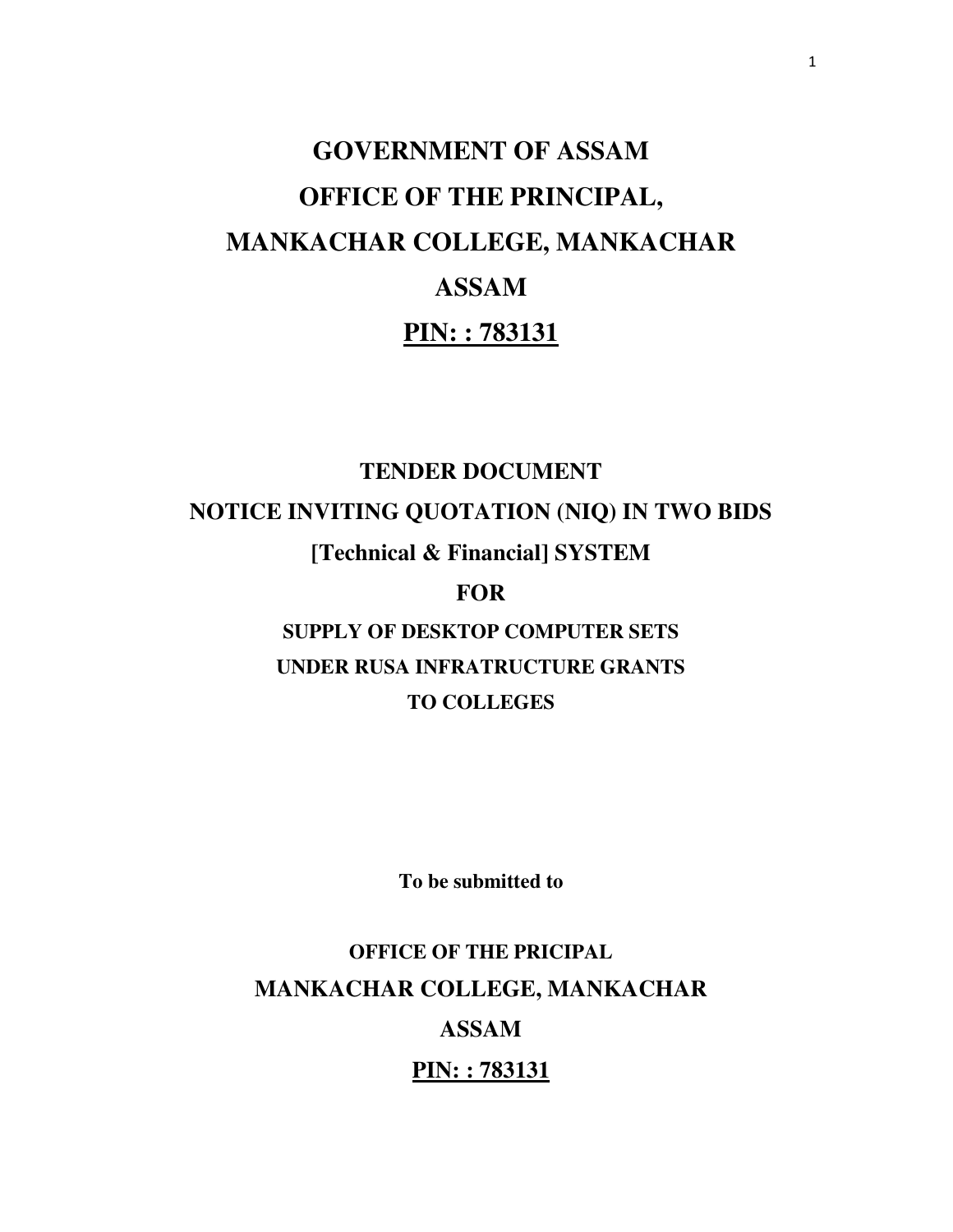#### **GOVERNMENT OF ASSAM OFFICE OF THE PRINCIPAL, MANKACHAR COLLEGE, MANKACHAR ASSAM PIN: : 783131**

#### Ref. No. MKR.C/NIQ/2022/01 Dated: 16.06.2022

1. Principal Mankachar College invites Quotation in *two bid system (Technical Bid & Financial Bid*) only from reputed firms/ manufacturer/ authorized dealer/OEM for supply of various items as mentioned below.

| <b>SI</b><br>No. | Reference No.                             | <b>Items</b>                                                                     | <b>Sanctioned</b><br>Amount | Qty                                             | <b>EMD</b> | <b>Tender</b><br><b>Fees</b> |
|------------------|-------------------------------------------|----------------------------------------------------------------------------------|-----------------------------|-------------------------------------------------|------------|------------------------------|
| 01               | Ref. No.<br><b>MKR.C/NIQ//2022/</b><br>01 | Supply of Desktop<br>Computer sets at<br>Mankachar College,<br>Mankachar, Assam. | 10,00,000/-                 | As per<br>technical<br>bid<br><i>(Annexure)</i> | 10,000.00  | 1,000.00                     |

#### **DATE OF AVAILABILITY OF NIQ ON COLLEGE WEB PORTAL: 16.06.2022**

#### **LAST DATE AND TIME FOR BID SUBMISSION: 24.06.2022 up to 3 PM**

#### **Venue of Bid Opening: Office of the Principal, Mankachar College, Mankachar PIN: 783131 (Assam)**

The Technical bids will be opened in the presence of representatives of bidders and Project Monitoring Unit (PMU) of the college. **If the date of submission/opening happens to be a holiday, the bids shall be submitted/ opened next working day at the same time. Requests for postponement will not be entertained.** Delayed tenders and tenders submitted by Fax/email shall not be considered.

The Principal, Mankachar College reserves the right to change the opening time and date of the tender due to administrative reason by notifying the same on the website. The department will not be liable for delay in submission of tenders and system errors (if any)**. The PMU, Mankachar College reserves the right to accept any or all tenders either in part or in full without assigning any reasons thereof.** 

> Sd/- Principal Mankachar College Mankachar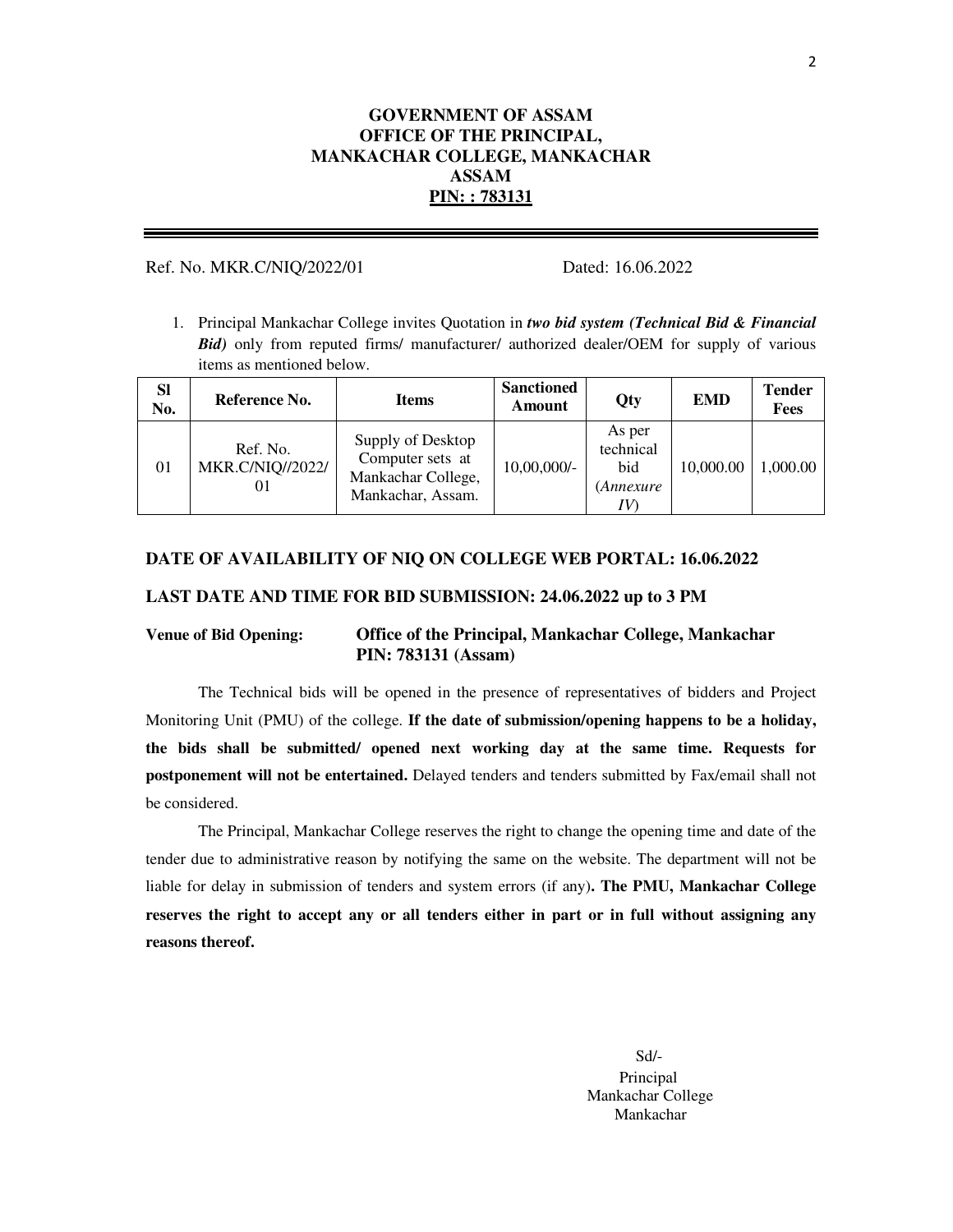#### **BID INSTRUCTION:**

- 1. **Quotations will have to be submitted** in two bids. Both Technical bid and financial bid are to be submitted concurrently.
- 2. **Submission of Compliance Certificate: Duly filled Compliance Certificates (as per formats at Annexure I & II) must be with the Technical Bid.**
- 3. **Bid not transferable:** The bid documents are not transferable.
- 4. Please note that all tender forms and supporting documents are to be submitted in hard copy. Documents which are to be submitted manually in sealed envelope must be superscribed with Tender No. and Due Date to the office of the principal Mankachar College, Mankachar, Assam on or before the Bid Closing Date and Time mentioned in the Tender. The following documents should be enclosed with technical bid.
	- **i) Original Tender Fee**
	- **ii) Original Earnest Money**
	- **iii) Manufacturer authorization form against the bid**
	- **iv) Any other document required to be submitted in original as per tender requirement.**

All documents submitted in physical form should be signed on all pages by the authorized signatory of the bidder except for the DDs.

#### **QUALIFICATION REQUIREMENTS**

- 1. The Bidder should be a firm of reputation having sufficient expertise and experience in the subject tender with sound warranty/service support capability items. The firm should also have the capability  $\&$  facility to take total responsibility to execute of the contract at Mankachar College, Mankachar.
- 2. The Bidder has to quote for all the items in the Tender as a package and the comparative statement will be made as a package only. Bidders who do not quote for all the items as per the given Tender Specification are subject to be disqualified. The bidder should have Experience of executing at least 1(one) Single Work order of similar nature as per NIQ within last 3 (three) Financial Years at any Central /State Govt./Semi State Govt. departments within North Eastern Region of India. The selfattested hard copy of the Purchase Order  $\&$  the satisfactorily completion certificate from the Customer if any should be attached along with the Technical Bid.
- 3. Quality Certificate from the principals/heads of the respective colleges/institutions regarding quality of the items (if available) is to be furnished at the time of submission of bill.
- 4. All bids submitted shall also include the following information or documents of manufacturer/authorized dealer in the technical bid.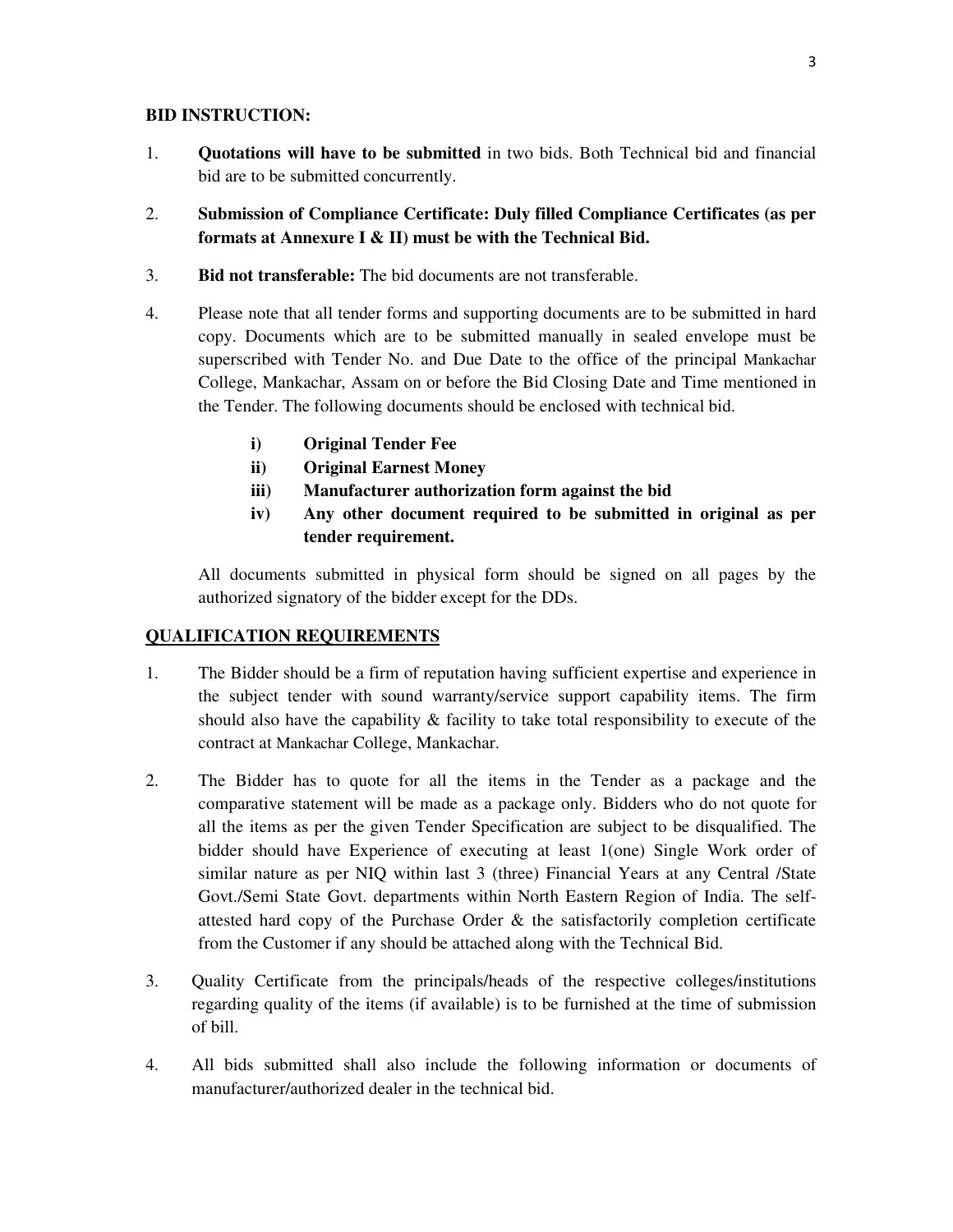- i) The bidder must submit prescribed earnest money of Rs. 10,000/- (in the form of demand draft/bankers cheque drawn on SBI in favour of the Principal Mankachar College, payable at SBI Mankachar - Assam.
- ii) The bidder must submit the copy of PAN Card.
- iii) The bidder must submit copies of their GST registration certificate from the competent authority.
- iv) The bidder must submit copies of their up to date Trade License from the competent authority.
- v) Notwithstanding anything stated above, the purchaser reserves the right to assess the bidder's capability and capacity to perform the contract satisfactorily before deciding on award of contract. The circumstances should warrant such an assessment in the overall interest of the purchaser.
- vi) The bidder must have sales and service office in Assam at least for 3 years.
- vii) The bidder must fill up the compliance statement as per Annexure-1.
- viii) The PMU will inspect the quality of articles as per specification/ brand as embodied in the tender/quotation after supply of articles by the vendor and if any item is identified as substandard; the same will have to be replaced by the vendor at their own cost before submission of bill for payment.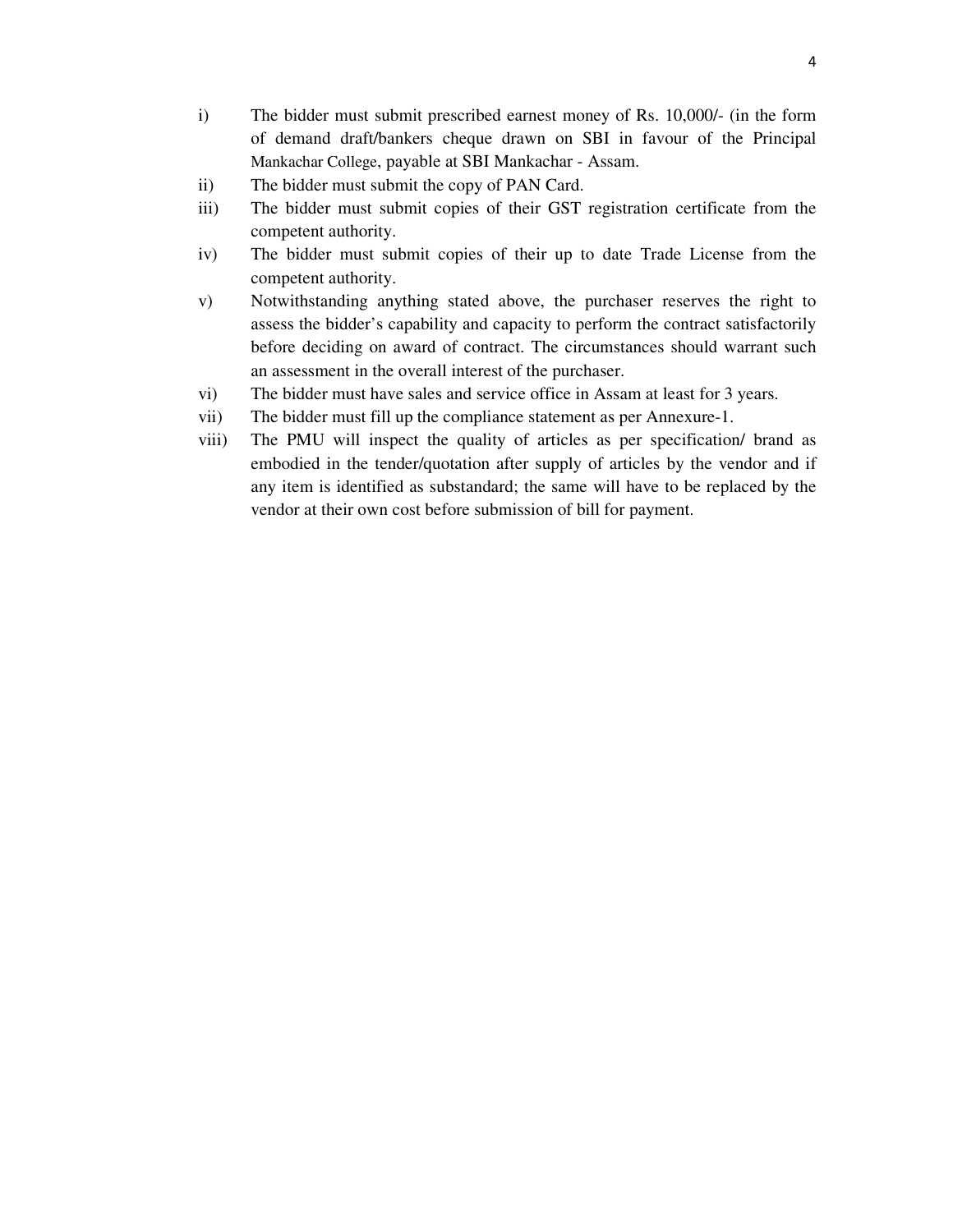#### **NIQ TERMS & CONDITIONS:**

**1. Rates:** Rates are to be quoted in the Price Bid and should be of DOOR DELIVERY at Mankachar College, Mankachar -Assam.

#### **Format of financial bid:**

| Sl.<br>No. | <b>Items</b><br><b>Description</b> | <b>Brand</b> | Qty. | Rate per<br>Unit $(Rs.)$ | <b>Amount</b><br>(Rs.) | <b>GST</b><br>$(\%)$ | <b>GST</b><br><b>Amount</b><br>(Rs.) | <b>Total</b><br>Amount<br>(Rs.) |
|------------|------------------------------------|--------------|------|--------------------------|------------------------|----------------------|--------------------------------------|---------------------------------|
|            |                                    |              |      |                          |                        |                      |                                      |                                 |
|            |                                    |              |      |                          |                        |                      |                                      |                                 |
|            |                                    |              |      |                          |                        |                      |                                      |                                 |
|            |                                    |              |      |                          |                        |                      |                                      |                                 |

- 2. **Purchaser's right to accept any bid or to reject any or all bids:** The purchaser reserves the right to accept or reject any bid and to annul the bidding process and reject any or all bids at any time prior to award of contract, without thereby incurring any liability to the affected bidder or bidders or any obligations to inform the affected bidder or bidders of the grounds for the purchaser's action.
- 3. **Signing of contract:** At the same time, the purchaser notifies the successful bidder that its bid has been accepted, the purchaser will send the bidder the contract form provided in the bidding documents, incorporating all agreements between the parties. The successful bidder shall sign and date the contract form provided in the document. A registered Power of Attorney is to be supported with the bid in favour of the person(s) who will sign the bid as well as contract form if contract is awarded.
- 4. **Performance Security:** Immediately after the receipt of notification of award from the purchaser, the successful bidder shall furnish the Performance Security. The supplier shall furnish Performance Security to the purchaser for an amount of 5**% (Five percent)** of the order value, valid for a period of **3 (three) months** from the date of completion of order. The performance security shall be returned on completion of 3 (three) months. However, if the supplier fails to execute the order or fails to perform the services as per contract, the performance security shall be encashed & the amount will be forfeited, and the purchaser shall be at liberty to take necessary action for unreasonable/ indefinite / inordinate delay of the said supply.
- 5. The proceeds of the Performance Security shall be payable to the purchaser as compensation for any loss resulting from the supplier's failure to complete its obligations under the contract or for breach of contract at any stage in any form.
- 6. **The Performance Security** shall be denominated in the Indian Rupees and shall be in one of the following forms: (a) Post Office Cash Certificates, National Savings Certificates (**Certificates which are not held in the name of the bidder shall not be accepted)**
- 7. Unsuccessful bidder's EMD (bid security) will be discharged / returned as promptly as possible.
- 8. **Saving clause:** No suit, prosecution or any legal proceedings shall lie against Tender Inviting Authority or any person for anything that is done in good faith or intended to be done in pursuance of tender.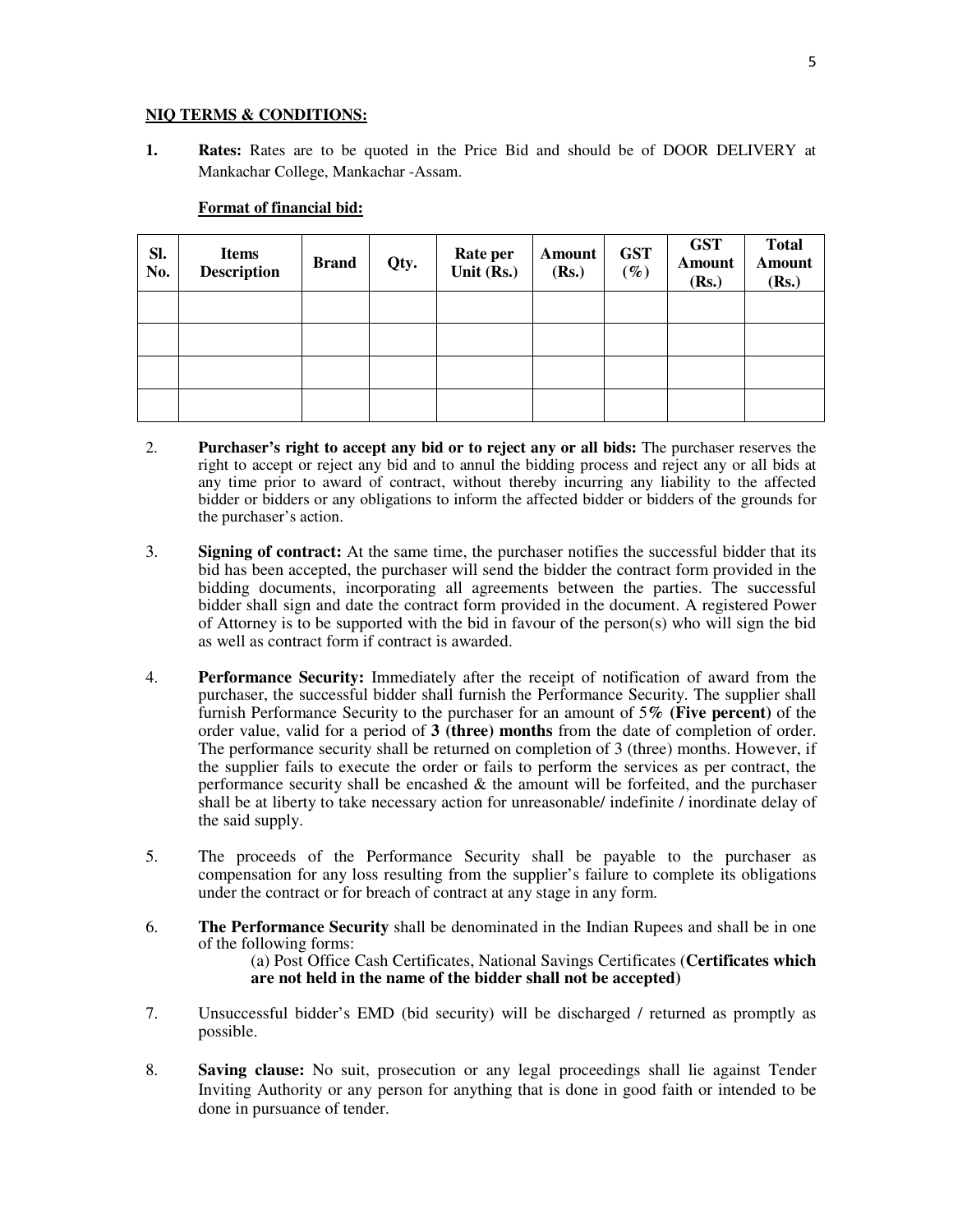#### 9. **Reasonability of rates/ firm price:**

#### (a) **The bidder shall certify that the rates quoted are the lowest ones for any institution in the country.**

(b) During the period of the contract, if the price of any tendered item is reduced due to any reason including any Law or Act of the Central/State Government, the bidder shall be statutorily bound to intimate the reduced rates immediately to the purchaser and shall charge the reduced rates. The purchaser is empowered unilaterally to effect such reduction as is necessary in rates, in case the bidder fails to notify or fail to agree to such reduction of rates.

Subject to the condition stipulated above, the prices shall remain firm for the validity period of tender and on no account any increase in price shall be entertained till completion of the tender period.

(c) No bidder will be allowed at any time on any ground whatsoever, to claim revision of or modification in the rates quoted by him. The representation of the bidder that computation/ typographical or clerical error etc. has been committed in the bid and request for reversion on such plea shall not be entertained after submission of the bid.

#### 11. **The undersigned is not bound to accept the unreasonably/abruptly lowest rate and reserve the right to reject or cancel the tender without assigning the reason whatsoever.**

12. **Validity of Quotation:** Quoted rates must be valid for 30 days from the date of quotation.

**Warranty:** the quoted items must have warranty for a minimum of 1 (one) year from the date of supply. The supplier warrants that the goods supplied under the contract are new, unused, or the most recent of current models and incorporate all recent improvements in design and materials unless provided otherwise in the contract. The supplier further warrants that the goods supplied under the contract shall have no defect arising from design, materials or workmanship (except insofar as the design or material is required by the purchaser's specifications) or from any act or omission of the supplier, that may develop under normal use of the supplied goods in India, i.e. the country of final destination.

> i) The purchaser shall notify the supplier in writing of any claims arising under this warranty.

13. After Sales Service: Vendors should clearly State the available nearest after sales service facilities in the region, without which their offers will be rejected.

#### **14. Tender Fee and Earnest Money:**

**Tender fee of Rs. 1,000/- (One thousand) only and Earnest money of Rs. 10,000/- (Rupees ten thousand) only for each Project in favour of "The Principal, Mankachar College, Mankachar Assam" payable at Mankachar, Assam** only shall be submitted manually in sealed envelope super scribed with Tender No. and Bid Closing date and Time mentioned in the Tender".

#### *N.B. These documents are enveloped in technical bid.*

#### **15. Delivery:**

- a. **Time Limit:** Maximum within 7 days from the date of issue of this purchase order.
- b. **Safe Delivery:** All aspects of safe delivery shall be the exclusive responsibility of the vendor.
- c. **Part Delivery:** Acceptance of part delivery shall be a prerogative of the institute.
- d. **Place of delivery:** Mankachar College, Mankachar-Assam.
- 16. **Road Permit:** Mankachar College, Mankachar, will not issue any Road Permit.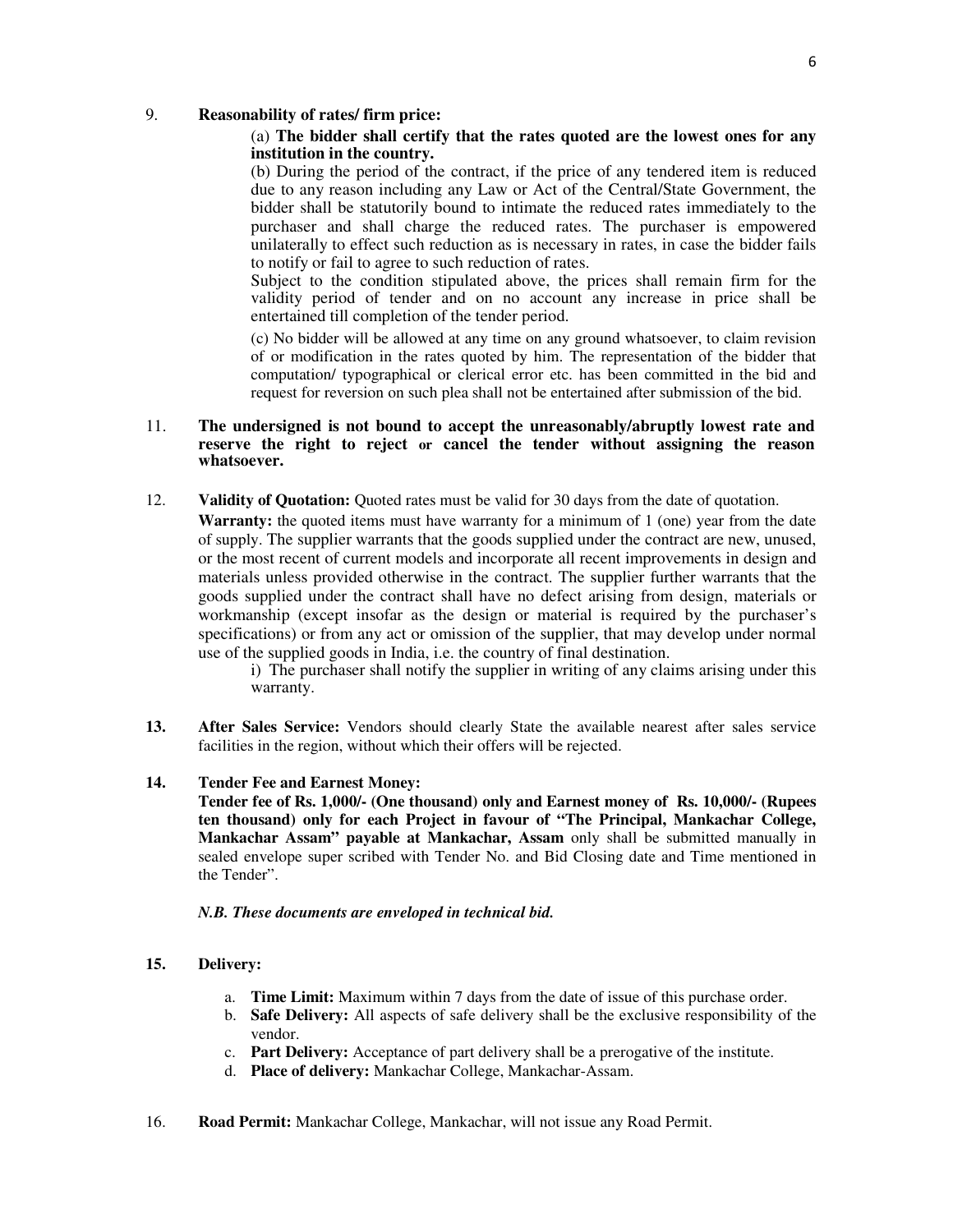- 17. **GST deduction at source:** In case of supply within Assam, GST deduction at source, as per Order/notification of the Govt. of Assam will be applicable.
- 18. **Late and delayed tender:** Late and delayed tender will not be considered. In case any unscheduled holiday occurs on the prescribed closing/ opening date the next working day shall be the prescribed date of closing/ opening.
- 19. **Payment:** Payment will be made subject to availability of fund; however the Standard Payment Terms and Conditions are as follows:
	- (a) 100% payment on supply and delivery of equipment as per specification and satisfactory to the indenting authority.
- 20. Enquiry during the course of evaluation not allowed: No enquiry from the bidder(s) shall be entertained during the course of evaluation of the tender till final decision is conveyed to the successful bidder(s). However, the PMU or its authorized representative may make enquiry/seek clarification from the bidders. In such a case, the bidder must extend full cooperation.
- 21. The acceptance of the quotation will rest solely with the PMU, Mankachar College, Mankachar, Assam, who in the interest of the institution is not bound to accept the abruptly lowest quotation and reserves the right to reject or partially accept any or all the quotations received without assigning any reasons.

#### 22. **Force Majeure:**

If the performance of the obligation of either party is rendered commercially impossible by any of the events herewith mentioned that party shall be under no obligation to perform the agreement under order after giving notice of 7 days from the date of such an event in writing to the other party, and the events referred to are as follows:

- i. Any law, statute or ordinance, order action or regulations of the Government of India/State Govt.
- ii. Any kind of natural disaster, and
- iii. Strikes, acts of the Public enemy, war, insurrections, riots, lockouts, sabotage.
- 23. **Penalty for delay in delivery:** LD of 2% order value may be imposed if supply is not completed within the given time.
- 24. No. of items may be increased or decreased as per the direction of RUSA, Assam.

#### 25. **Applicable Law:**

(a) The contract shall be governed by the laws and procedures established by Govt. of India and subject to exclusive jurisdiction of Competent Court and Forum in Guwahati/ India only.

> Sd/- Principal Mankachar College Mankachar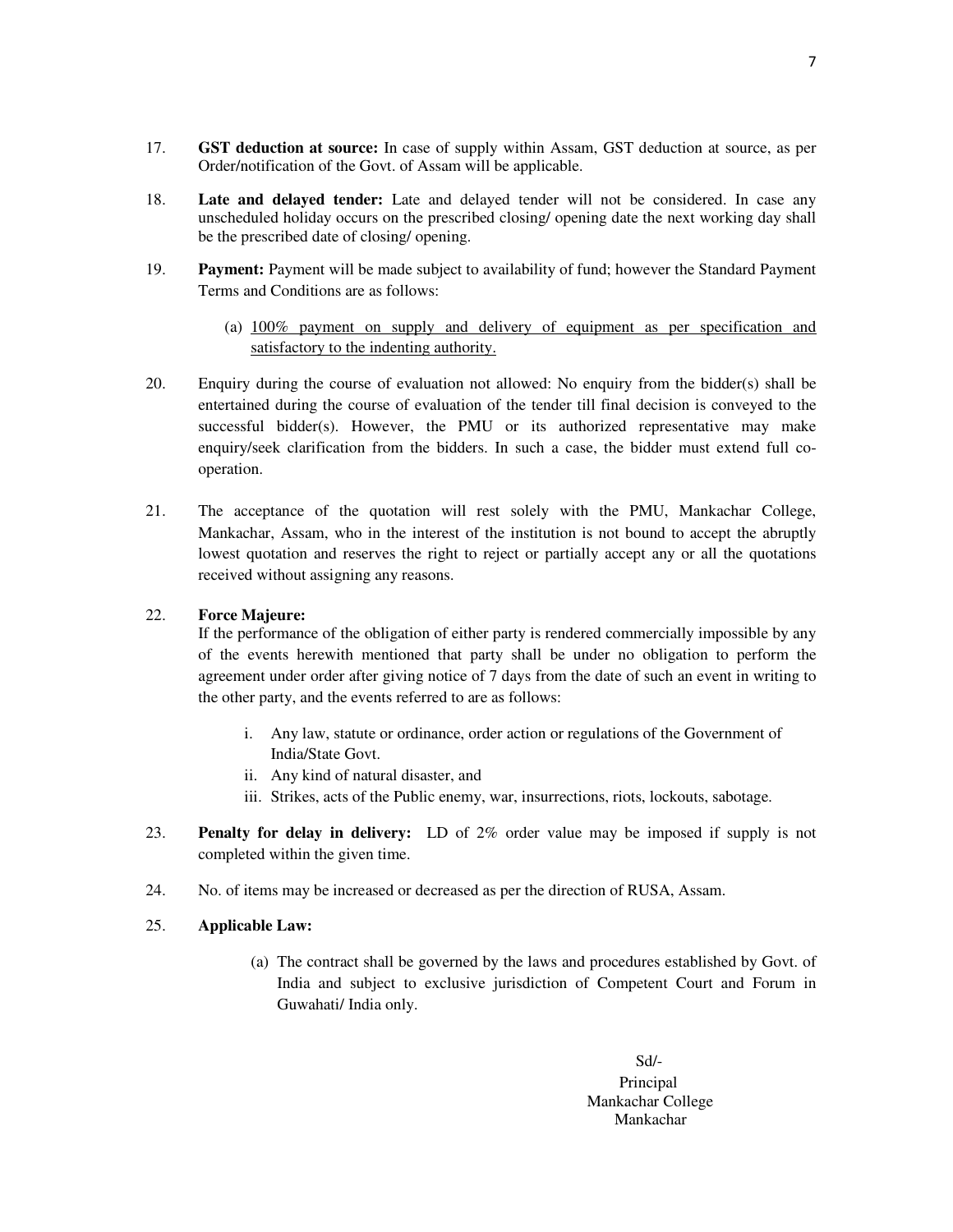#### **ANNEXURE-I**

## **COMPLIANCE CERTIFICATE FOR NIQ**

### **(To be enclosed in the Technical bid)**

| Sl No. | <b>NIQ Terms and Conditions</b>                                                                                                                                                      | Yes/No |
|--------|--------------------------------------------------------------------------------------------------------------------------------------------------------------------------------------|--------|
| 1.     | Rate quoted as per instruction                                                                                                                                                       |        |
| 2.     | Validity of quoted rate for 45 days agreed                                                                                                                                           |        |
| 3.     | <b>EMD</b> Submitted                                                                                                                                                                 |        |
| 4.     | Payment term agreed                                                                                                                                                                  |        |
| 5.     | Delivery terms agreed                                                                                                                                                                |        |
| 6.     | Warranty period agreed                                                                                                                                                               |        |
| 7.     | Technical Compliance Statement form for individual<br>items                                                                                                                          |        |
| 8.     | Applicable law terms agreed                                                                                                                                                          |        |
| 9.     | All the Items Quoted as per Instruction                                                                                                                                              |        |
| 10.    | 1(One) Single Work Order of similar items within last<br>3(Three) Financial Years from any<br>IITs/NITs/Central/State Govt./Semi Govt. Institutions<br>of North East Region of India |        |
| 11.    | <b>After Sales Service</b>                                                                                                                                                           |        |

**Signature with Seal:………………**

**Vendor: M/s………………**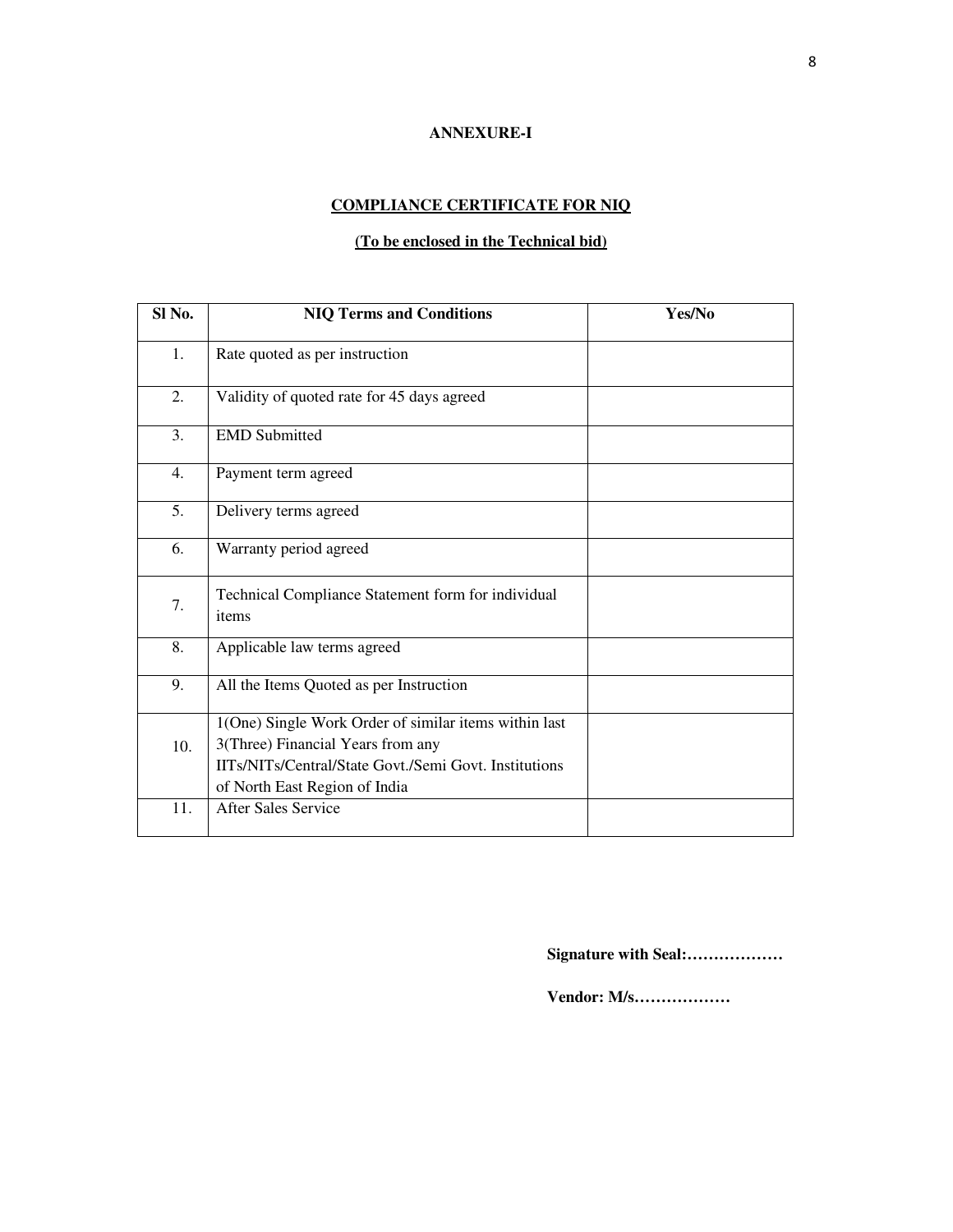#### **ANNEXURE-II**

#### **TECHNICAL COMPLIANCE STATEMENT FORM**

An item-by-item commentary on the Purchaser's Technical Specifications demonstrating substantial responsiveness of the goods and services to those specifications or a statement of deviations and exceptions to the provisions of the Technical Specifications. (For each item to be enclosed in the Technical bid)

| Item Sl No.                                              |                          |  |  |  |  |  |
|----------------------------------------------------------|--------------------------|--|--|--|--|--|
| <b>Quoted Item Specs (Brand</b><br>also to be mentioned) | <b>Complied (Yes/No)</b> |  |  |  |  |  |
|                                                          |                          |  |  |  |  |  |
|                                                          |                          |  |  |  |  |  |
|                                                          |                          |  |  |  |  |  |
|                                                          |                          |  |  |  |  |  |
|                                                          |                          |  |  |  |  |  |
|                                                          |                          |  |  |  |  |  |
|                                                          |                          |  |  |  |  |  |
|                                                          |                          |  |  |  |  |  |
|                                                          |                          |  |  |  |  |  |
|                                                          |                          |  |  |  |  |  |

(*Technical literature/brochure should be attached along with this format*.)

Please note:

- 1. Compliance/Deviation statement comparing the specifications of the quoted item to the required specifications. This statement should also give the page number(s) of the technical literature where the relevant specification is mentioned.
- 2. Bids must have supporting documents (technical literature) for all the points noted above, failure regarding which may result in rejection of bid.

**Signature with Seal:………………**

**Vendor: M/s………………**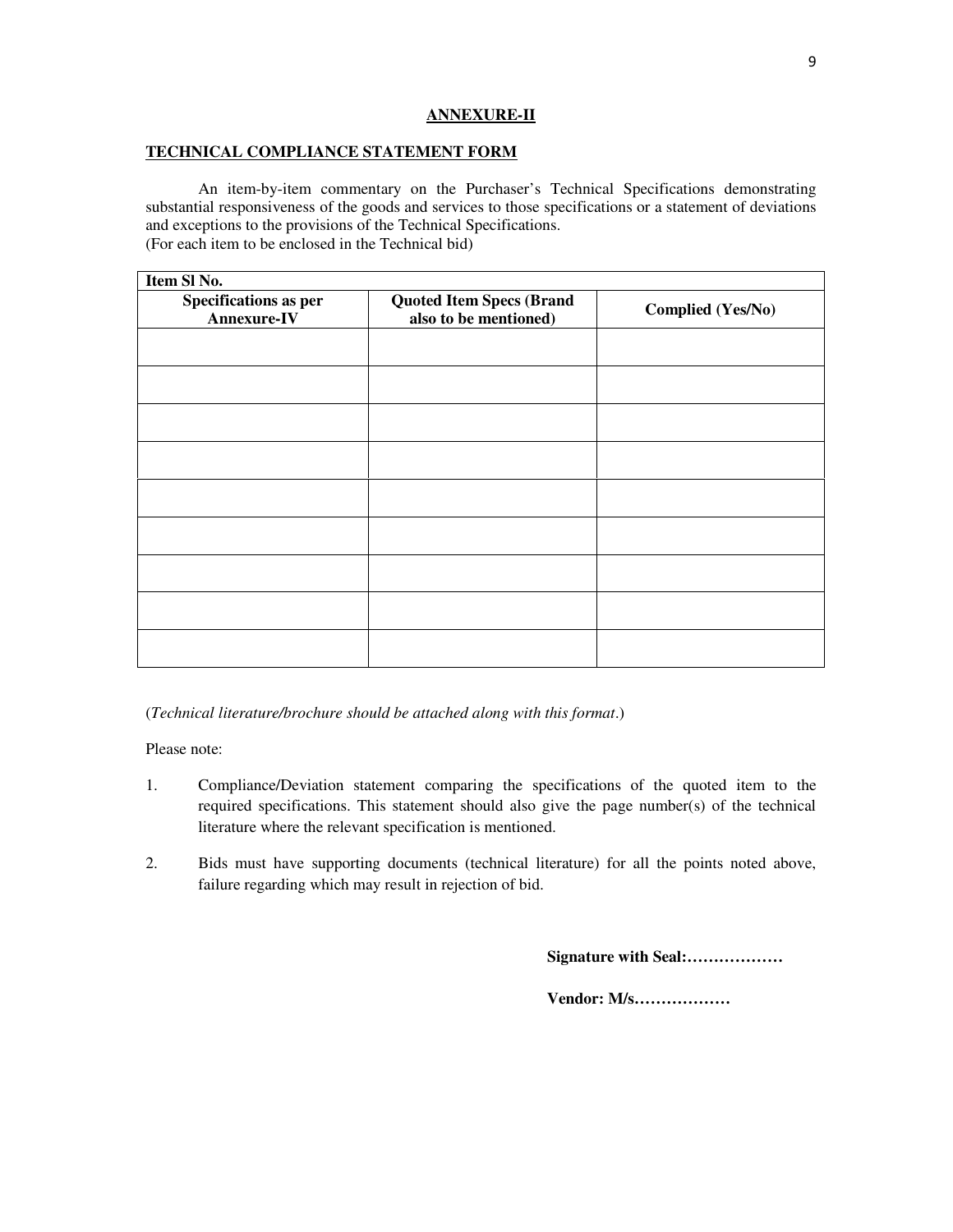#### **ANNEXURE III**

### **(MANKACHAR COLLEGE, MANKACHAR)**

### **BID DOCUMENT**

**Tender Ref No: MKR.C/NIQ/2022/01 Dated:………………...** 

 **Quotation/Tender for Supply of Desktop Computer Sets** 

\_\_\_\_\_\_\_\_\_\_\_\_\_\_\_\_\_\_\_\_\_\_\_\_\_\_\_\_\_\_\_\_\_\_\_\_\_\_\_\_\_\_\_\_\_\_\_\_\_\_\_\_\_\_\_\_\_\_\_\_\_\_\_\_

\_\_\_\_\_\_\_\_\_\_\_\_\_\_\_\_\_\_\_\_\_\_\_\_\_\_\_\_\_\_\_\_\_\_\_\_\_\_\_\_\_\_\_\_\_\_\_\_\_\_\_\_\_\_\_\_\_\_\_\_\_\_\_\_

Name & address of the tenderer \_\_\_\_\_\_\_\_\_\_\_\_\_\_\_\_\_\_\_\_\_\_\_\_\_\_\_\_\_\_\_\_\_\_\_\_\_\_

Signature & seal of the Principal Signature & seal of the supplier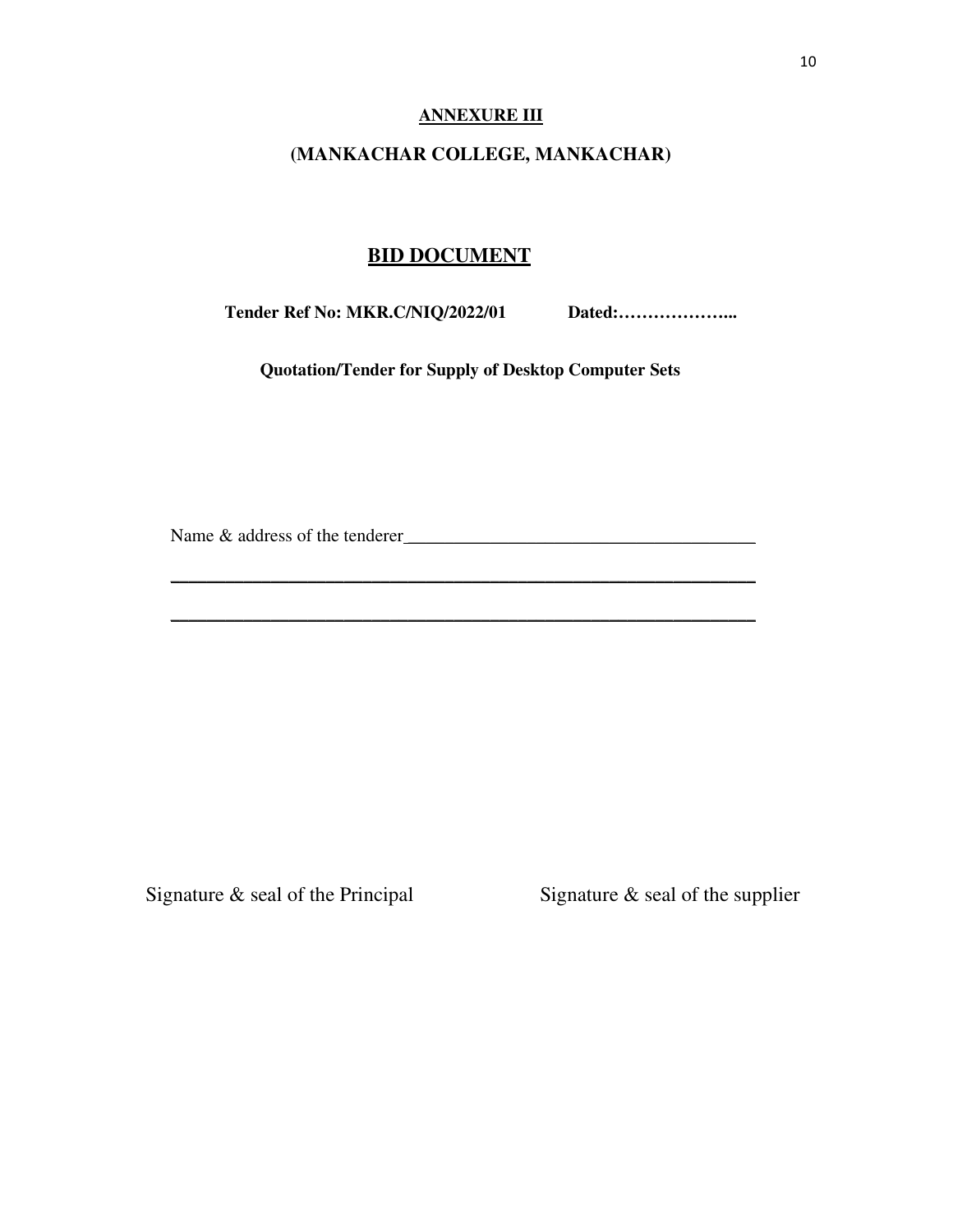## **ANNEXURE (IV)**

## **1) Technical Bid – Desktop Computer sets.**

## A. **Quantity = 25 sets** (*May vary depending on available fund*)

| Sl. No.        | <b>Specification</b>                                        |
|----------------|-------------------------------------------------------------|
| 1              | LED Monitor = Not less than $18.5$ inch                     |
| 2              | $CPU = Intel Core i3 minimum (with Bluetooth, Wi-Fi, etc.)$ |
| 3              | $RAM = 4 GB to 8 GB$                                        |
| $\overline{4}$ | Storage $=$ SSD + HDD 500 GB (Minimum)                      |
| 5              | $Keyboard = Multimedia$                                     |
| 6              | <b>Optical Mouse</b>                                        |
| 7              | $UPS = 600 W minimum$                                       |
| 8              | Operating System = Windows 10 Pro (Genuine)                 |
| 9              | Microsoft Office latest version                             |
| 10             | Anti-Virus for all unit for at least 1 yr.                  |